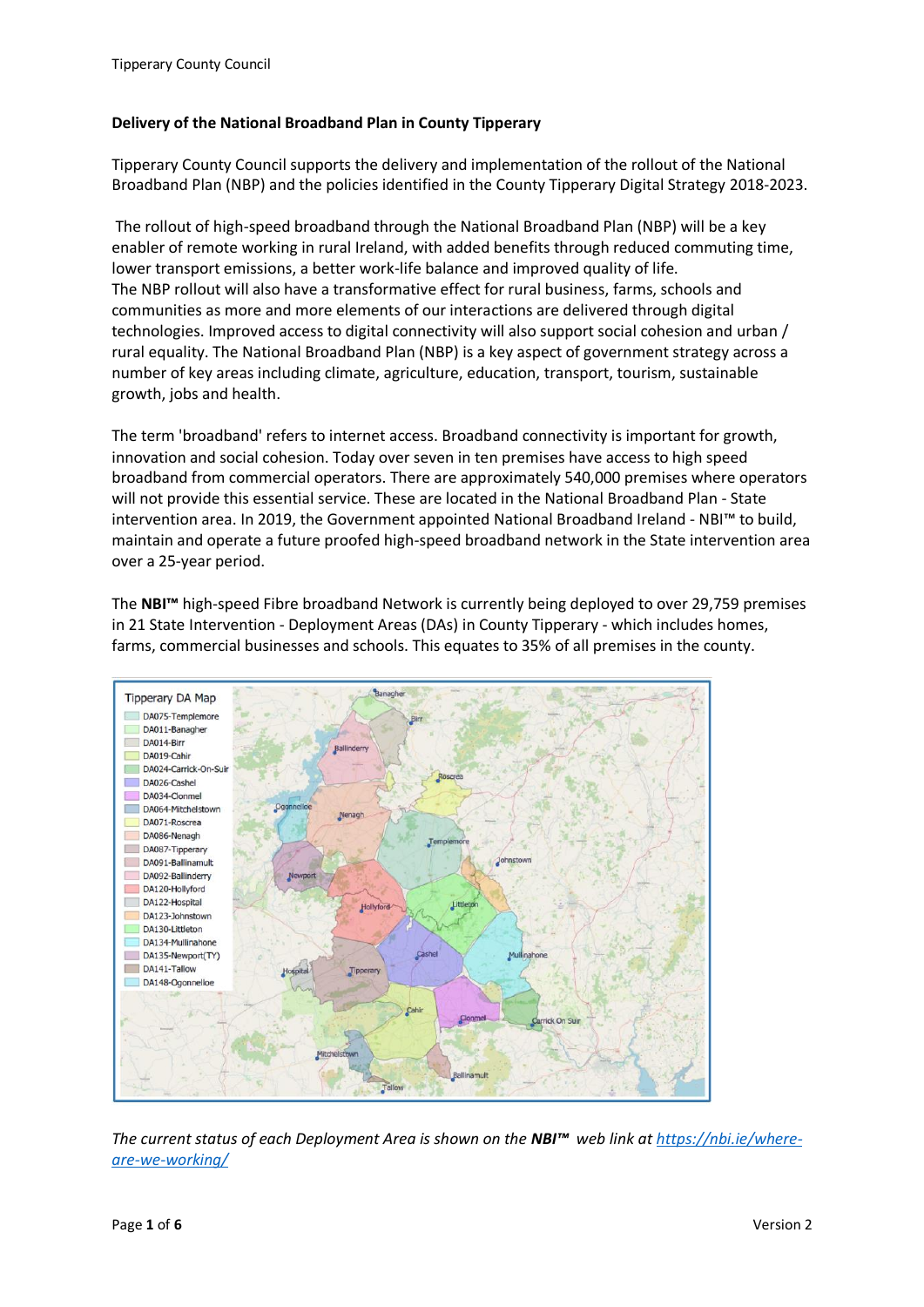Covid-19 has further highlighted the importance of broadband in keeping people connected to each other, their work, education resources, business needs, and entertainment services. The NBP will contribute significantly to removing the existing digital divide between urban and rural communities in Ireland.

The government wants to roll out high speed broadband as quickly as possible and is in the process of ensuring early connection to high speed broadband in key locations in rural communities. The Department of the Environment, Climate and Communications (DECC) is working with the Department of Rural and Community Development (DRCD) and the local authorities to deliver high speed broadband to specified BCPs across the country. These locations will be connected with high speed broadband in Year two/ three of the NBP State intervention deployment - while waiting for the wider deployment to reach their area.

To support remote working and connected communities, approximately 300 BCPs throughout the country were identified by Local Authorities to be connected to high speed broadband. The BCPs will leverage the high-speed broadband connection through a range of initiatives, for example, providing free public Wi-Fi. Some will also have hot-desks, and some will be digital hub business centres where digital training, business information events and other SME supports are organised.

The connected Communities- broadband connection points (BCPs) in County Tipperary are named as follows:

- *1) ROSSMORE COMMUNITY HALL, ROSSMORE, CASHEL, CO. TIPPERARY, E25D429*
- **2)** *DROM COMMUNITY HALL, DROM, BORRISOLEIGH, THURLES, CO. TIPPERARY, E41X285*
- **3)** *CURREENEY COMMUNITY HALL, CURREENEY, KILCOMMON, THURLES, CO. TIPPERARY, E41XC62*
- **4)** *AGLISH COMMUNITY HALL, AGLISH, ROSCREA, CO. TIPPERARY, E53E132*
- **5)** *KILLURNEY COMMUNITY CENTRE, KILLURNEY, BALLYPATRICK, CLONMEL, CO. TIPPERARY, E91H7W4*
- **6)** *MOYGLASS COMMUNITY HALL, MOYGLASS, FETHARD, CO. TIPPERARY, E91WK25*
- *7) KILLOSCULLY COMMUNITY CENTRE, KILLOSCULLY, NEWPORT, CO. TIPPERARY, V94FK20*
- *8) KILLEA COMMUNITY CENTRE, KILLEA, TEMPLEMORE, CO. TIPPERARY, E41T6Y0*
- *9) THE PAVILLION, BALLINDERRY SPORTSFIELD, BALLINDERRY, NENAGH, CO. TIPPERARY, E45 F627*
- *10) BALLINAHINCH COMMUNITY CENTRE, ROSSFINCH, BALLINAHINCH, BIRDHILL, V94 CVC0*
- *11) BOHER PARISH HALL, BOHER, BALLINA, V94 EY06*
- *12) FANURE COMMUNITY HALL, FANURE, ROSCREA, COUNTY TIPPERARY E53 AE02*
- *13) KILCOLEMAN COMMUNITY AND RECREATIONAL CENTRE, BURGESS GAA CLUB, PAIRC NA NGAEL, KILCOLEMAN, NEWTOWN, NENAGH, E45 YH76*
- *14) THE APPLE CAMPING & CARAVAN PARK, MOORSTOWN, CAHIR, E21 YX33*
- *15) DONASKEAGH COMMUNITY CENTRE, DONASKEAGH, E34 AK24\* (as NBI Fibre is now available in this area – the HSB connection to this building will be using "Fibre cable")*
- *16) TERRYGLASS COMMUNITY HALL, TERRYGLASS, NENAGH, E45 FC42*
- *17) BALLYLOOBY CASTLEGRACE GAA CLUB, BALLYLOOBY CASTLEGRACE GAA CLUBHOUSE, KILROE, BALLYLOOBY, E21 TA47*
- *18) LATTERAGH COMMUNITY CENTRE, SALLYPARK, LATTERAGH, NENAGH, E45 EF68*
- *19) GURTAGARRY COMMUNITY HALL, GORTAGARRY, TOOMEVARA, NENAGH, CO. TIPPERARY E45 FA43*
- *20) LISMACKIN COMMUNITY HALL, LISMACKIN, ROSCREA, CO. TIPPERARY E53 Y589*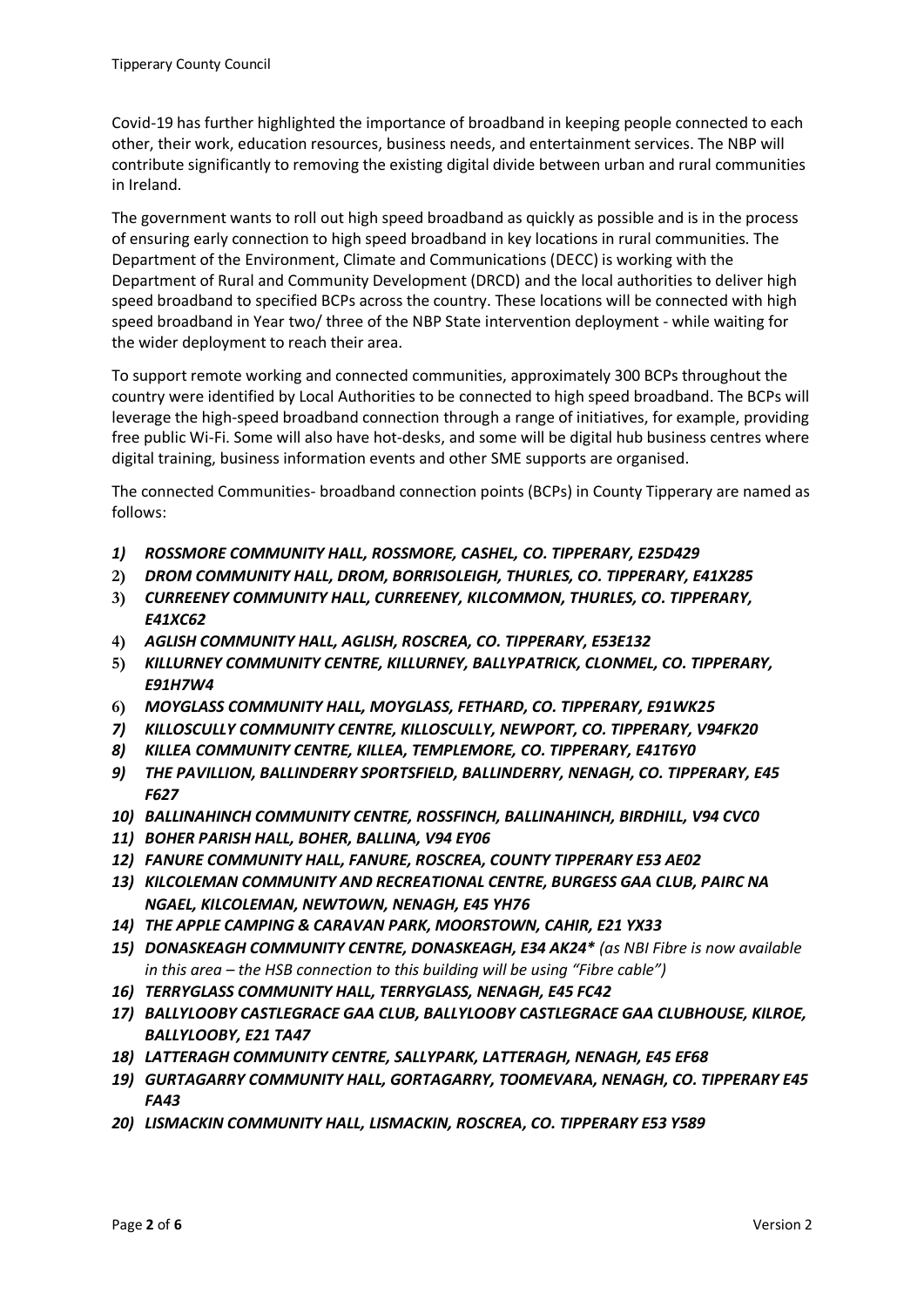#### *21) NORTH TIPPERARY FOOD WORKS, MAIN STREET, REARCROSS, NEWPORT, COUNTY TIPPERARY V94 YW08\**

*\* Not yet connected to HSB per (26/4/2022)* 

The BCP delivery project is well underway in County Tipperary with preliminary technical work advancing at locations throughout the County which will facilitate connectivity in the near future. In advance of homes and businesses receiving future-proofed broadband directly to their door, the BCPs will provide vital high-speed internet access at locations within the intervention Area.

# Historical hall in Killurney is connecting to the future





*Photograph 1 – KILLOSCULLY COMMUNITY CENTRE BCP, V94FK20*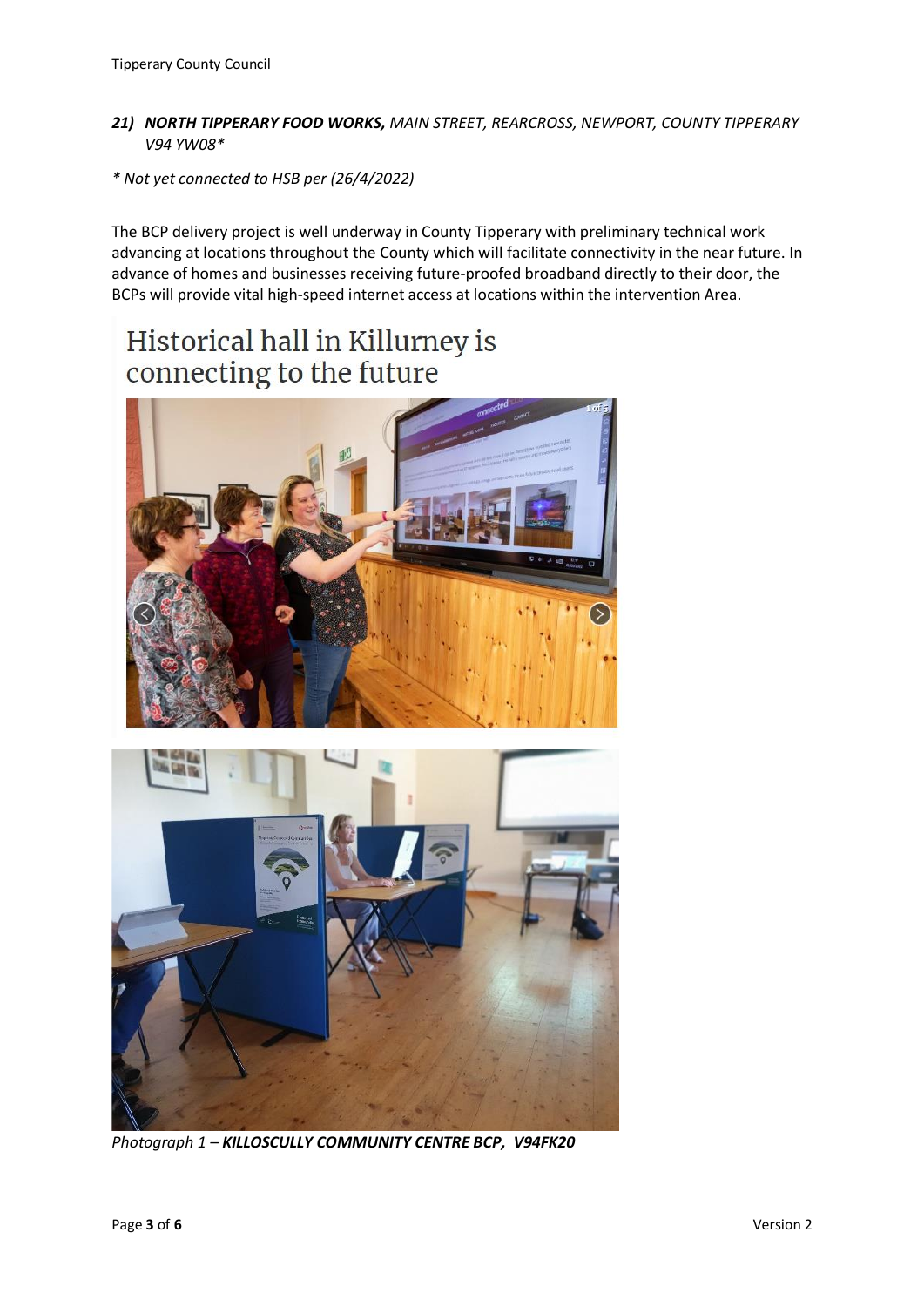35 BCP primary schools in County Tipperary will also be connected to broadband by the end of 2022 as the rollout of the National Broadband Plan accelerates. These connections will be in place significantly earlier than the original completion date in 2026.

These 35 BCP schools delivered under the National Broadband Plan (NBP) will ensure that primary school pupils in rural Tipperary will be able to participate fully in the digital revolution that is taking place. A BCP at a school location will provide connectivity for pupils and teachers and will underpin the Department of Education's [Digital Learning Framework for Schools.](https://www.pdsttechnologyineducation.ie/en/Planning/)

The BCP initiative is a collaborative effort involving the Department of the Environment, Climate and Communications, the Department of Rural and Community Development, the Department of Education, Local Authorities and the owners and managers of these BCP sites.

**Our Rural Future** policy recognises **remote working hubs** and BCPs as being key economic assets for towns and villages throughout Ireland. By supporting sustainable economic activity and local job opportunities, hubs can help to drive both urban and rural regeneration and support the balanced regional development goals under Project Ireland 2040.



The vision of **Our Rural Future** is for a thriving rural Ireland which is integral to our national economic, social, cultural and environmental wellbeing and development. An Ireland which is built on the interdependence of urban and rural areas. An Ireland which recognises the centrality of people, the importance of vibrant and lived-in rural places, and the potential to create quality jobs and sustain our shared environment.

High quality digital connectivity offers an unprecedented opportunity to transform rural Ireland. It will support the sustainability of rural communities by enabling more people to continue to live and work in rural locations and encouraging others to relocate to rural areas.

The COVID-19 pandemic has highlighted the importance of digital connectivity in supporting many aspects of our daily lives. Throughout the crisis, digital connectivity helped many people to avoid becoming socially isolated; it enabled students to continue their education through on-line learning; and it demonstrated its potential to support economic activity through remote working and the delivery of services on-line.

The availability of high-speed broadband services in rural communities will have a transformative effect, even in the most remote parts of the County. It will ensure equality of access to on-line services for people in rural areas. It will create potential for improved social cohesion and economic growth and will allow people to pursue their careers without the need to relocate, as well as offering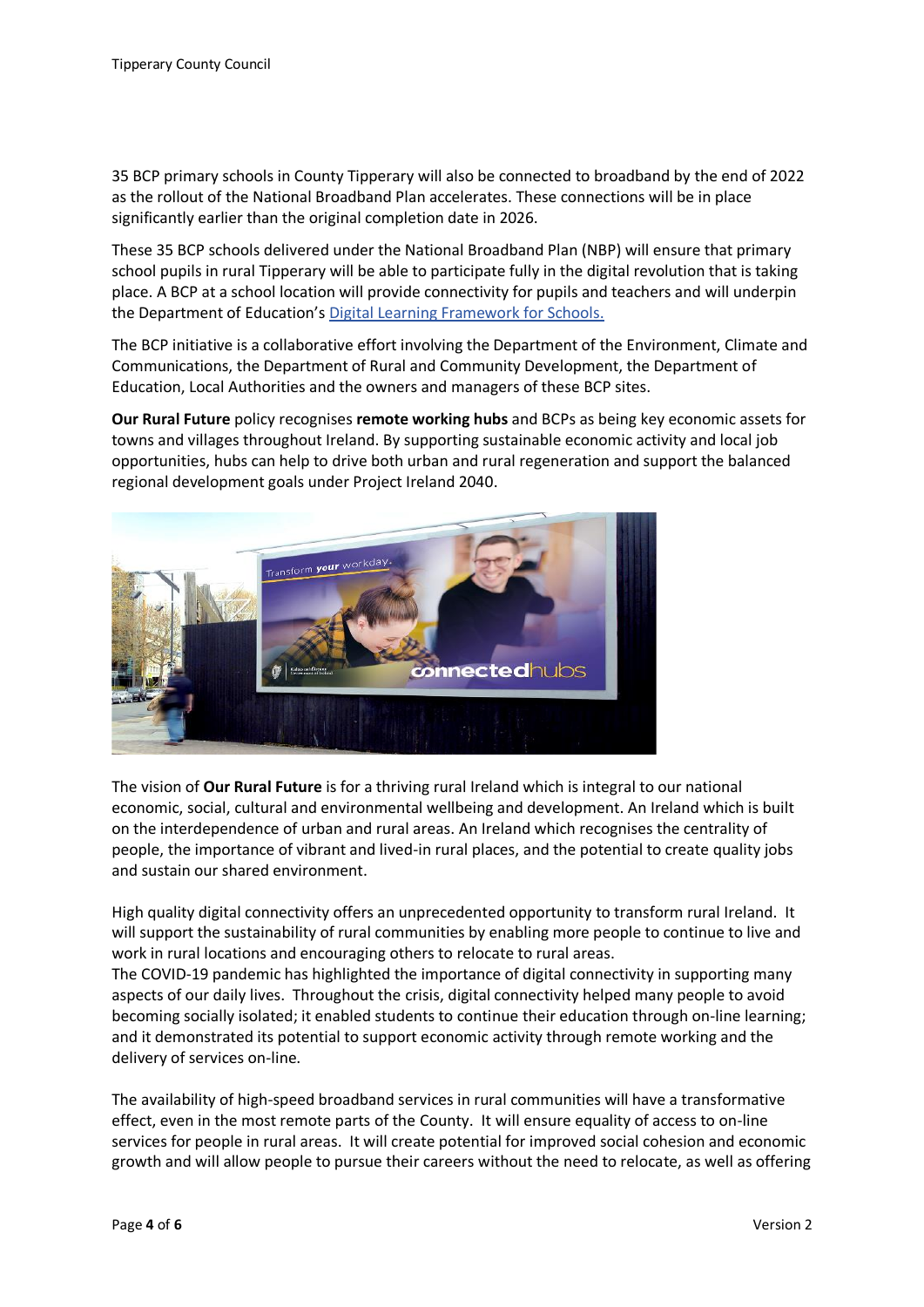the potential to attract new people and businesses to rural locations. NBP connectivity will allow businesses, particularly small and micro enterprises, to trade in wider markets, potentially expanding their customer base internationally.

## Digital Education in Schools

The COVID-19 pandemic highlighted the importance of connectivity in facilitating remote learning. The availability of high-speed broadband services will allow rural schools to benefit through facilitating live streaming of classes where required and using innovative educational tools, granting access to specialist teaching resources and enabling equal engagement through distance learning.

This will be underpinned by the delivery of high-speed residential broadband under the National Broadband Plan, enabling engagement in the home. Under the Department of Education's Schools Broadband Programme, 98% of primary schools are provided with some level of broadband connectivity, with all post-primary schools and a number of special schools provided with high speed symmetrical connectivity of 100 Mbp/s or more

Where existing and planned commercial infrastructure does not provide for high speed broadband, the services to be rolled out under the NBP will help address connectivity issues and bring many benefits to rural primary schools. These include facilitating improved collaboration and engagement across the school sector, opening up capacity for teachers to embed digital technologies in teaching and learning in their schools, facilitating collaboration with other schools, including on the islands, and improving networking across schools. The Department of Education will continue to deliver guidance on the use of digital technologies in schools, including through national frameworks such as the Digital Learning Framework, and provide Continuous Professional Development programmes for teachers and school leaders. There have also been considerable developments in Further and Higher Education training to improve capacity in digital inclusion and blended learning to make education and training as accessible as possible to everyone, including those in rural communities.

## Digital Skills for All

Acquiring digital skills is as important as physical access to broadband infrastructure to enable individuals and communities to maximise the benefits of high-speed broadband connectivity. The internet and digital technologies are transforming the way people live and work, but figures from the Central Statistics Office show that use of these technologies decreases in older age categories. The Department of the Environment, Climate and Communications'

## The **Tipperary Broadband Connection Point Network - Project Activities Planned for 2022** to include**;**

- **1) "Remote Digital Hubs" –** each with 4 Remote Working Spaces
- **2) Our Kids Code – in association with Trinity College, Dublin** Families are required to complete this Programme – includes new wearable devices – Killurney BCP Pilot completed.
- **3) Hi Digital - in association with Vodafone and Active Retirement Ireland** in 7 BCPs in County Tipperary including Rossmore, Curreeney, Killurney, Moyglass, Kiloscully, Fanure and Gurtagarry BCPs.

Hi Digital Training Programme to older people in the community